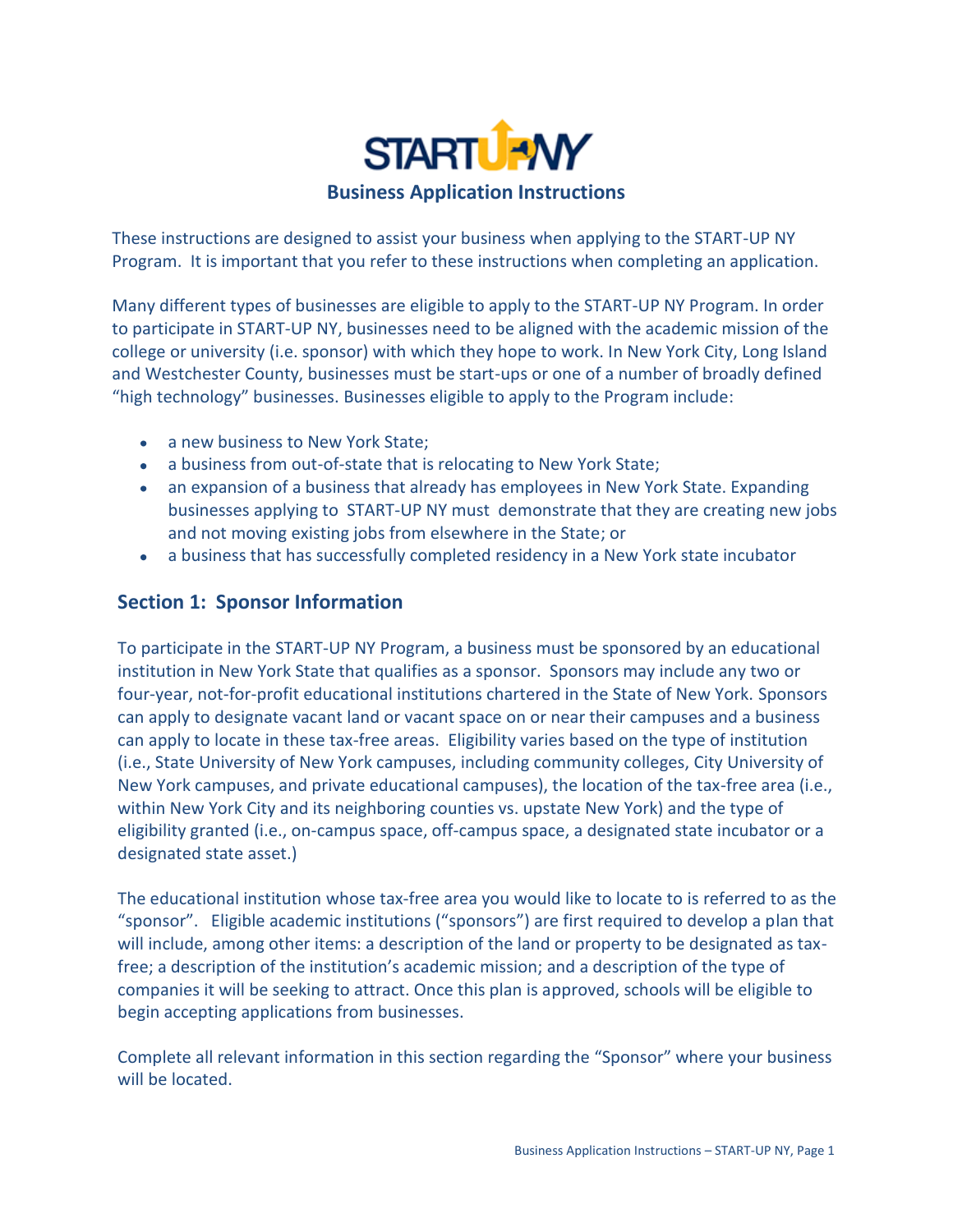# **Section 2: Business Information**

**New (or "Eligible") business**: means a business that satisfies all of the following tests:

- a) the business must not be operating or located within the state at the time it submits its application to participate in the START-UP NY program;
- b) the business must not be moving existing jobs into the Tax-Free NY Area from another area in the state;
- c) the business is not substantially similar in operation and in ownership to a business entity (or entities) taxable, or previously taxable within the last five taxable years, under section 186 of the tax law, article 9-A, 32 or 33 of the tax law, article 23 of the tax law or which would have been subject to tax under such article 23 (as such article was in effect on January 1, 1980) or the income (or losses) of which is (or was) includable under article 22 of the tax law, and
- d) the business must not have caused individuals to transfer from existing employment with a related person located in the state to similar employment with the business, unless such business has received approval for such transfers from the Commissioner of the NYS Department of Economic Development ("commissioner") after demonstrating that the related person has not eliminated those existing positions.
- e) The business must not be engaged in a line of business that is currently or was previously conducted by the business or a related person in the last five years in NYS.

## **Not a new business?**

If a business seeks to **expand** its current operations in New York state into a Tax-Free NY Area but the business does not qualify as a new business because it does not satisfy the criteria above, the commissioner may grant the business permission to apply to participate in the START-UP NY program if the commissioner determines that the business has demonstrated that it will create net new jobs in the Tax-Free NY Area and that it or any related person has not eliminated any jobs in the state in connection with this expansion.

If a business does not satisfy the eligibility criteria because at one point in time it operated in New York state but **moved** its operations out of New York state on or before June 1, 2013, the commissioner may grant that business permission to apply to participate in the START-UP NY program if the commissioner determines that the business has demonstrated that it will substantially restore the jobs in New York state that it previously had moved out of the state.

Any business that has successfully completed residency in a New York state incubator pursuant to section sixteen-v of section one of chapter one hundred seventy-four of the laws of nineteen hundred sixty-eight constituting the urban development corporation act, subject to approval of the commissioner, may apply to participate in the START-UP NY program provided that such business locates in a tax-free NY area, notwithstanding the fact that the business may not constitute a new business.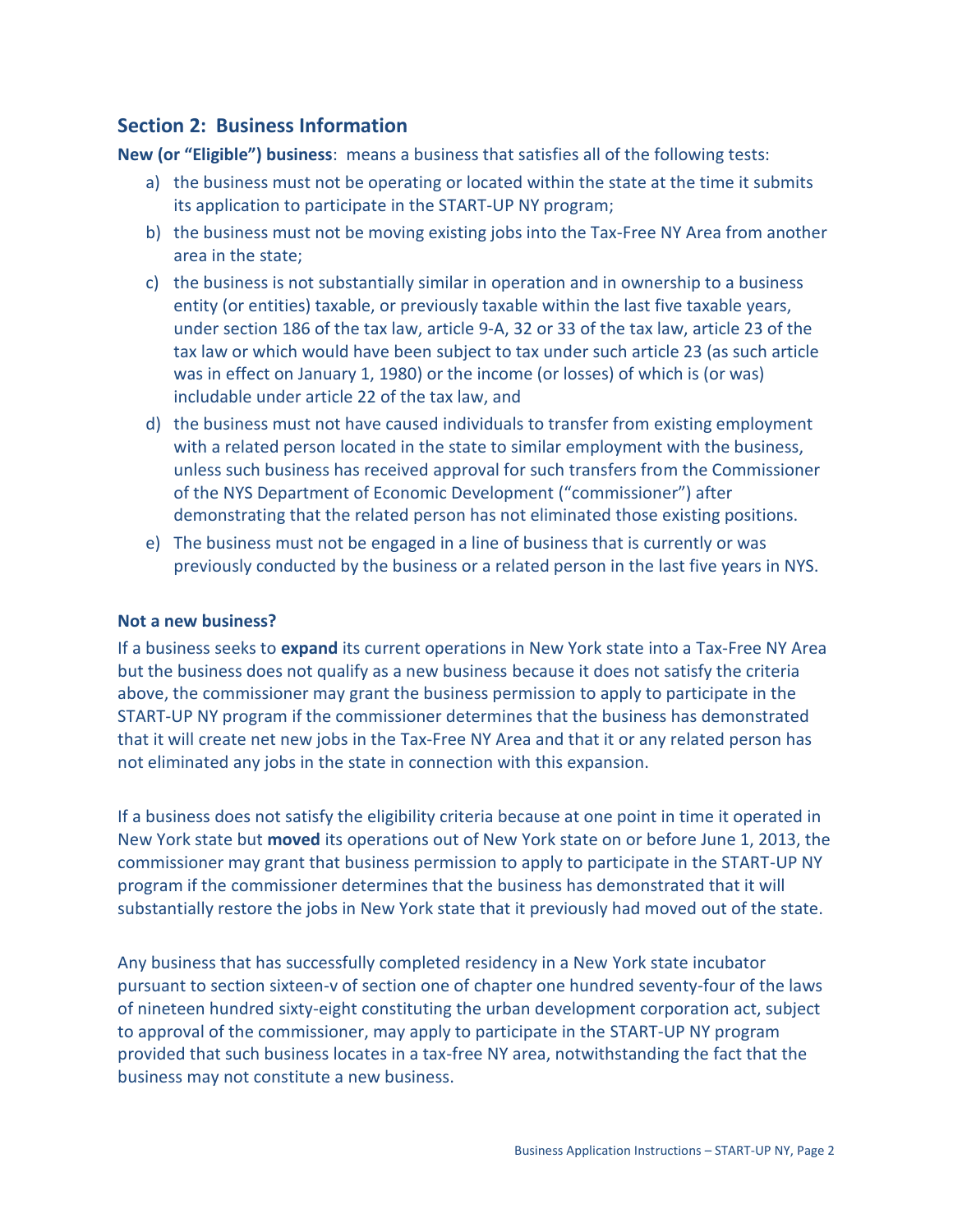## **Businesses Prohibited from participating in the START-UP NY program:**

a) Retail and wholesale businesses;

**Retail and wholesale businesses shall** include establishments engaged in retailing merchandise, generally without transformation, and rendering services incidental to the sale of merchandise.

**Wholesale businesses shall include** establishments engaged in wholesaling merchandise, generally without transformation, and rendering services incidental to the sale of merchandise. Merchandise includes the outputs of agriculture, mining, manufacturing, and certain information industries, such as publishing.

### b) Restaurants;

**Restaurants** shall include establishments that prepare meals, snacks, and beverages to customer order for immediate on-premises and off-premises consumption. This includes establishments that provide food and drink only, or various combinations of seating space, waiter/waitress services and incidental amenities, such as limited entertainment.

### c) Real estate brokers;

**Real estate brokers** shall include establishments that are engaged in renting or leasing real estate to others; selling, buying, or renting real estate to others; and providing other real estate related services, such as appraisal services.

### d) Law firms;

**Law Firms or businesses providing legal services** shall include establishments or offices of legal practitioners known as lawyers or attorneys (i.e., counselors-at-law) primarily engaged in the practice of law. Establishments in this industry may provide expertise in a range or in specific areas of law, such as criminal law, corporate law, family and estate law, patent law, real estate law, or tax law.

## e) Medical or dental practices;

**Medical or Dental Practices** shall include establishments that provide health care services, directly or indirectly, to patients.

## f) Real estate management companies.

**Real estate management companies** shall include establishments that are engaged in managing real estate for others and providing other real estate related services, such as appraisal services.

### g) Hospitality;

**Hospitality-related businesses** shall include establishments that provide lodging or shortterm accommodations for travelers, vacationers, and others. Some provide lodging only; while others provide meals, laundry services, and recreational facilities, as well as lodging.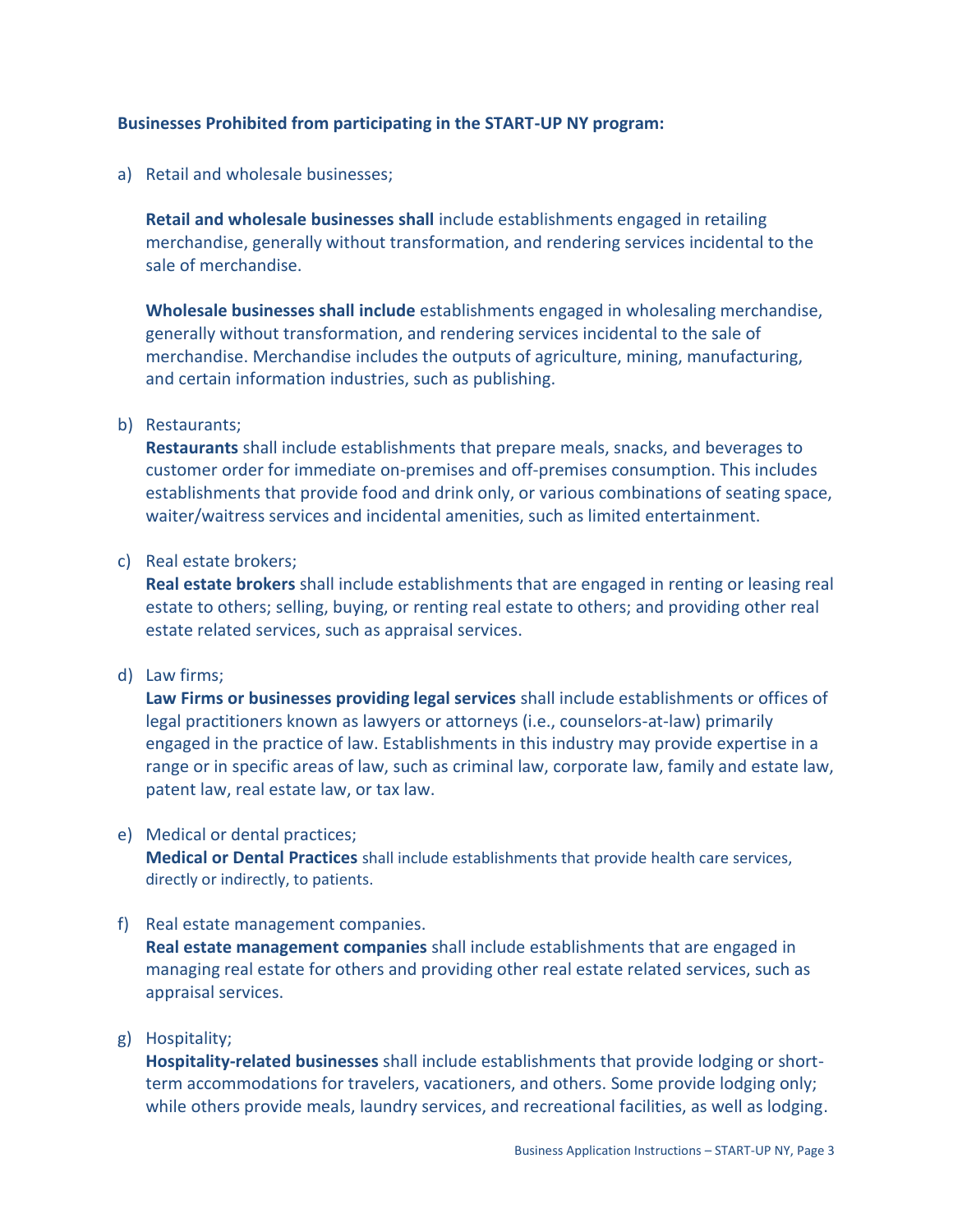## h) Finance and financial services;

**Finance and financial services businesses** shall include establishments that are primarily engaged in financial transactions, that is, transactions involving the creation, liquidation, or change or ownership of financial assets, and/or in facilitating financial transactions.

i) Businesses providing personal services;

**Businesses providing personal services** shall include businesses that provide personal and laundry services to individuals, households, and businesses. Services performed include: personal care services; death care services; laundry and dry cleaning services; and a wide range of other personal services, such as pet care services, photofinishing services, temporary parking services, and dating services.

j) Businesses providing administrative or support services;

**Businesses providing business administrative or support services** unless such business has received permission from the Commissioner to apply to participate in the START-UP NY Program upon demonstration that the business would create no fewer than one hundred net new jobs in the Tax-Free NY Area. Business providing business administrative support services shall include businesses that are engaged in activities that support the day-to-day operations of other organizations. These activities include general management, personnel administration, clerical activities, or cleaning activities.

k) Accounting firms;

**Accounting firms or businesses providing accounting services** shall include establishments primarily engaged in providing services, such as auditing of accounting records, designing accounting systems, preparing financial statements, developing budgets, preparing tax returns, processing payrolls, bookkeeping, and billing.

l) Businesses providing utilities;

**Businesses that provide utilities** shall include businesses that provide electric power, natural gas, steam supply, water supply, and sewage removal through a permanent infrastructure of lines, mains, and pipes.

m) Businesses engaged in the generation or distribution of electricity, the distribution of natural gas, or the production of steam associated with the generation of electricity; **Businesses engaged in the generation or distribution of electricity, the distribution of natural gas, or the production of steam associated with the generation of electricity** shall include businesses that generate or distribute electric power, natural gas, or steam supply through a permanent infrastructure of lines, mains and pipes.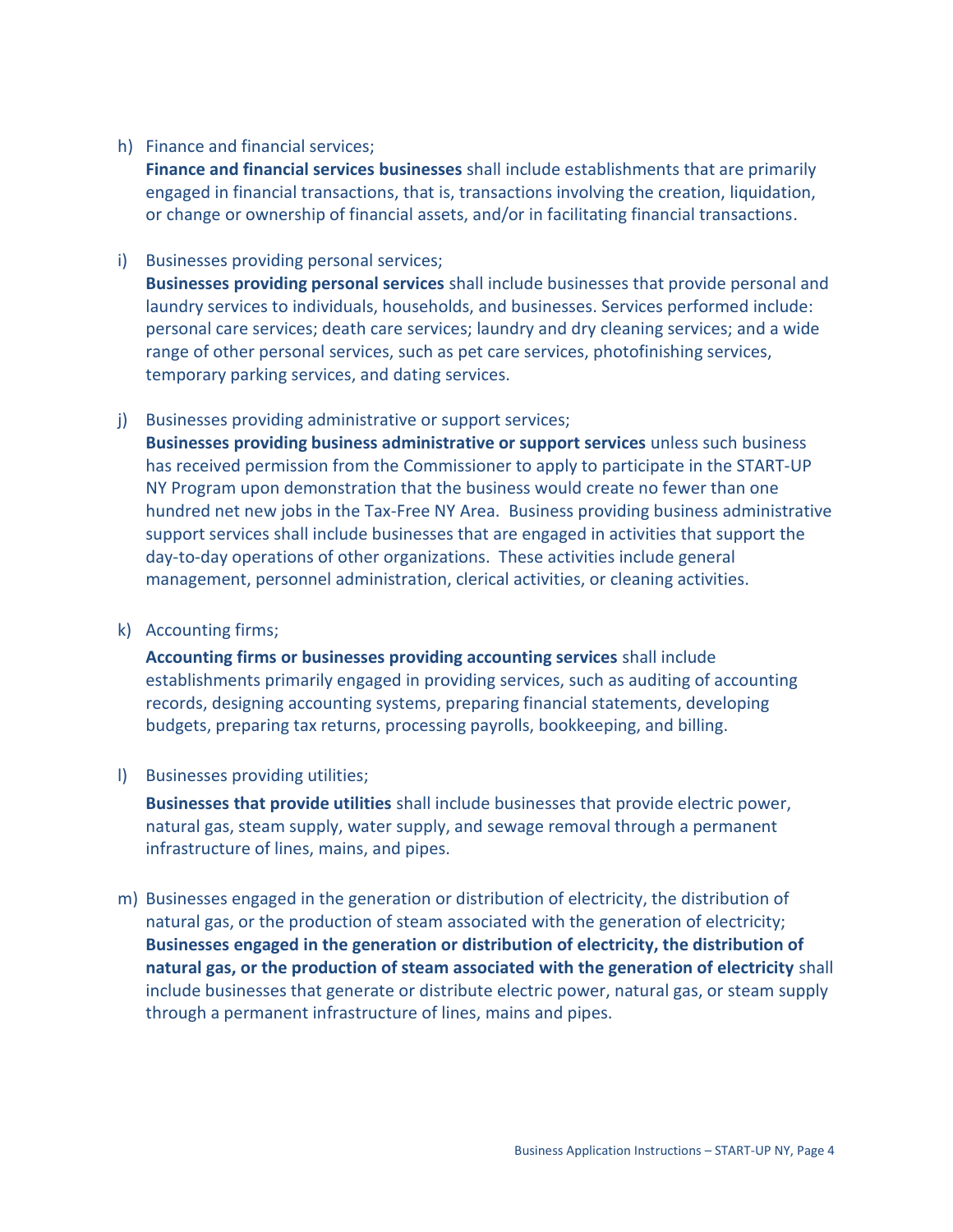# **Section 3: Employment**

# **Average Number of Employees:**

Employment numbers of the business and its related persons in the state should be calculated by adding together the total number of employees of the business and its related persons in the state on each of the four quarters ending on March  $31^{st}$ , June  $30^{th}$ , September  $30^{th}$ , and December  $31<sup>st</sup>$  and dividing the total by the number of such dates occurring within such year.

There are three categories of employment data that must be provided (include leased employees in your calculations – a leased employee must be an employee with a leasing organization that is a professional employment organization (PEO) registered with the NYS Department of Labor).

**Full-Time Jobs:** the number of actual employees that work at least 35 hours per week. **Part-Time Jobs:** the number of actual employees that work less than 35 hours per week. **Full-Time Equivalents FTEs**:

- Any combination of two or more part-time jobs that, when combined together, constitute the equivalent of a job of at least 35 hours per week.
	- $\bullet$ Example 1: two part-time workers each work 20 hours per week. Combined, they work a total of 40 hours per week. Since 40 hours per week is greater than 35 hours per week, this equals 1 FTE.
	- Example 2: three part-time workers each work 10, 10 and 15 hours per week respectively. Combined, they work a total of 35 hours per week, which equals 1 FTE.
	- Example 3: three part-time workers each work 10 hours per week. Combined, they work a  $\bullet$ total of 30 hours per week. Since 30 hours are less than 35 hours per week, there is no FTE. *(However, these would be counted as 3 jobs in the Part-Time Jobs category.)*

**Net New Job** means a job created in a Tax-Free NY Area that satisfies all of the following criteria:

- a) is new to the state;
- b) has not been transferred from employment with another business located in this state, through an acquisition, merger, consolidation or other reorganization of businesses or the acquisition of assets of another business, or has not been transferred from employment with a related person;
- c) is not filled by an individual employed within the state within the immediately preceding sixty months by a related person;
- d) has not been transferred from employment with another business located in this state, through an acquisition, merger, consolidation or other reorganization of businesses or the acquisition of assets of another business, or has not been transferred from employment with a related person;
- e) is not filled by an individual employed within the state within the immediately preceding sixty months by a related person; is either a full-time wage-paying job or equivalent to a full-time wage-paying job requiring at least thirty-five hours per week; and
- f) is filled for more than six months.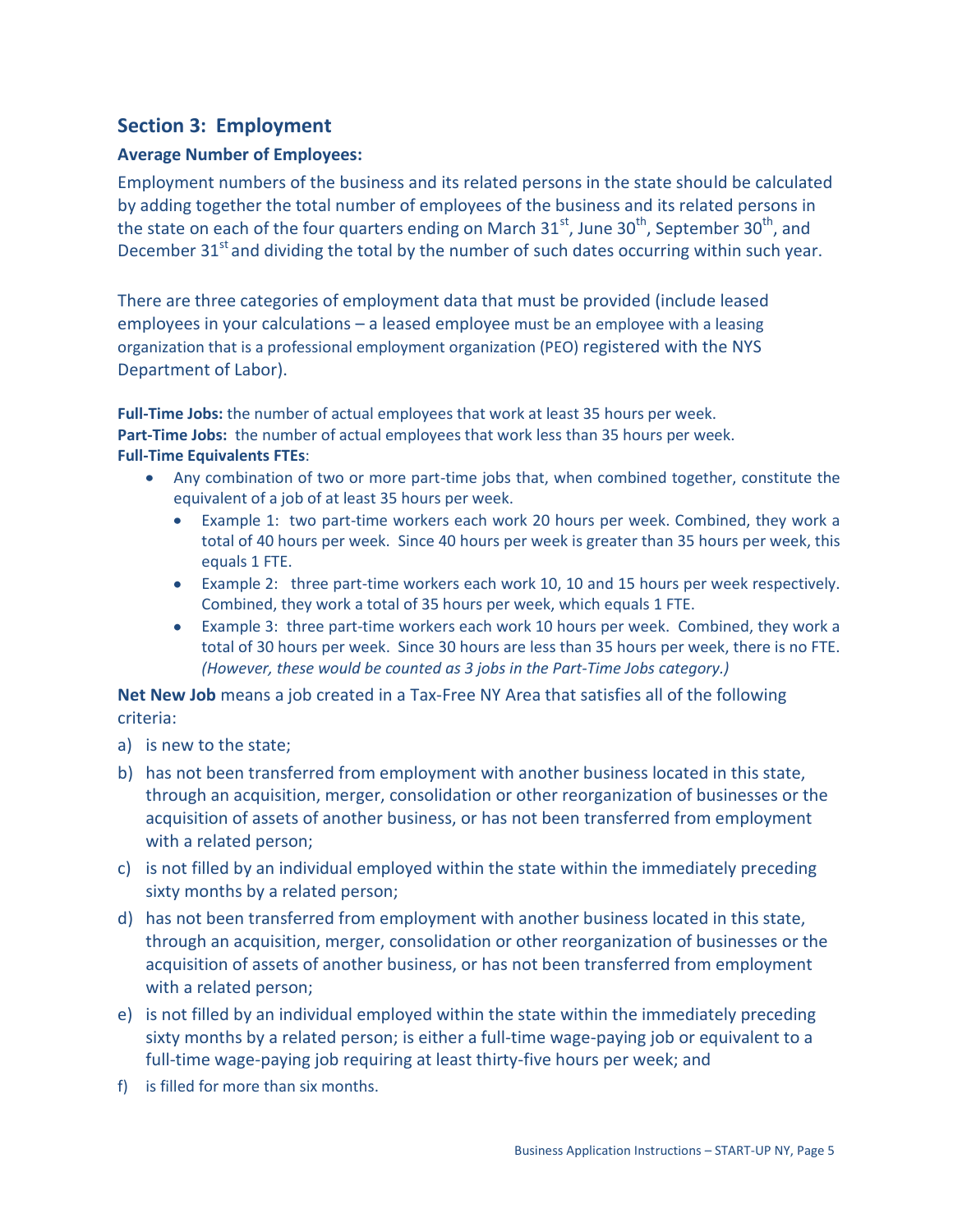# **Section 4: Investment**

List any investment to be made in the Tax-Free NY Area including any plans for construction, rehabilitation or renovation; purchase or lease of equipment and the estimated schedule for the completion of any investment.

Only capital investments should be included. Capital investment means investments in tangible personal property or other tangible property which is depreciable pursuant to section 179 (d) of the United States Internal Revenue Code. Capital investments do not include operating expenses such as office supplies, utilities, rent, and other recurring expenses.

## **Section 5: Business Competitors**

"**Competitor"** means a business that produces, manufactures, or sells the same or substantially similar product or provides the same services, and competes for the same customers or clients as an applicant for the START-UP NY program.

The application must describe whether or not the business competes with other businesses in the same community but outside the Tax-Free NY Area.

**"Community"** means the census tract or tracts containing an approved Tax-Free NY Area and the census tracts immediately contiguous to such census tract or tracts.

# **Section 6: Related Persons**

**Related person** - The purpose of this question is to identify business entity(ies) that are related to the applicant in order to determine whether jobs have been transferred from a "related person" in this State. The definition for a related person can be found in section 465(B)(3)(C) of the Internal Revenue Code (see attached).

# **Section 7: Agreement**

### **Statement of Consequence**

Include a statement of consequences for the failure to meet performance benchmarks, as determined by the business applicant and the Sponsor, that includes: (i) suspension of such business's participation in the START-UP NY Program for one or more tax years as specified in such application; (ii) termination of such business's participation in the START-UP NY Program; and/or (iii) proportional recovery of tax benefits awarded under the START-UP NY Program as specified in Section 39 of the New York State Tax Law.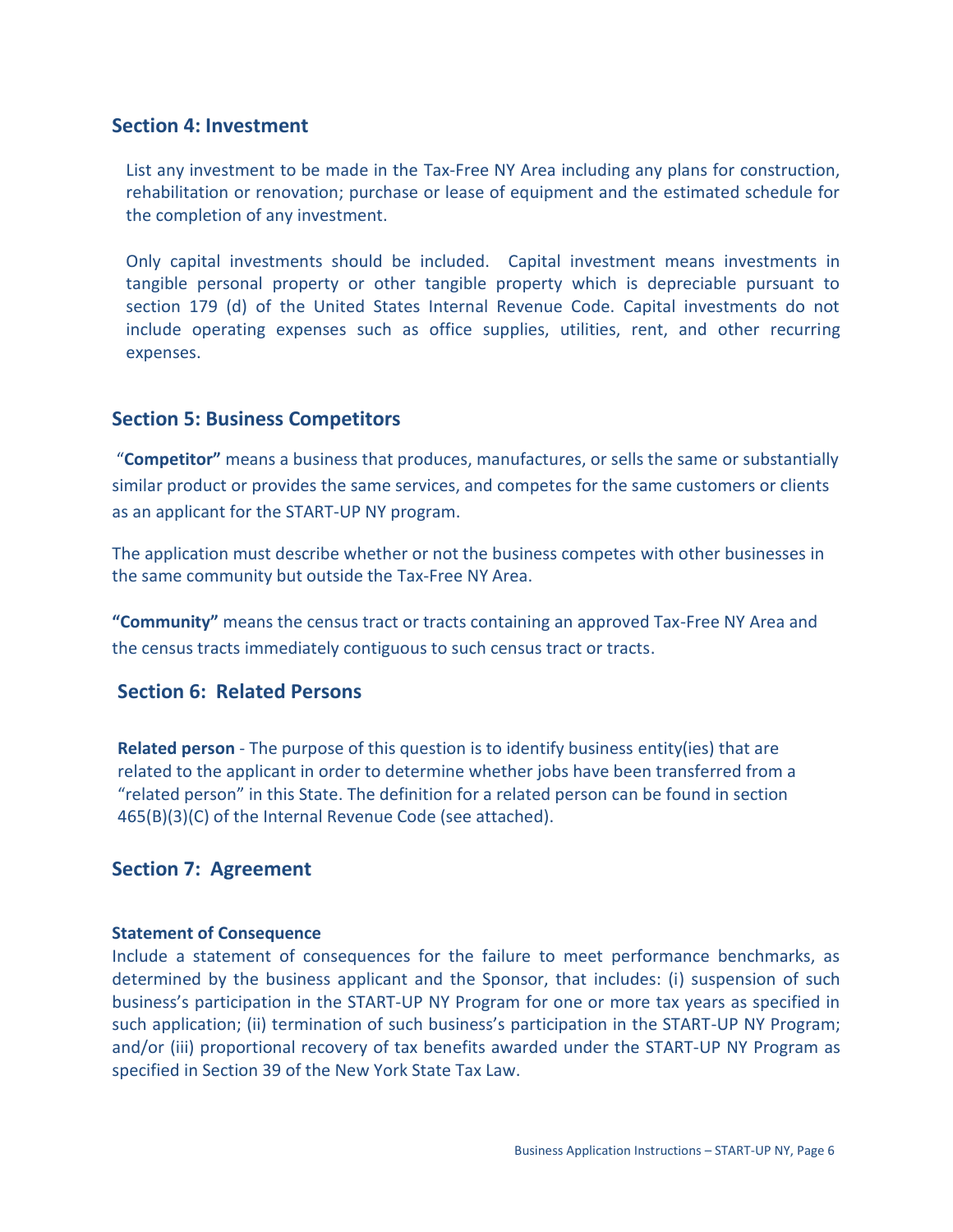In the event that the business chooses proportional recovery of tax benefits as a consequence of realizing job creation less than the estimated amount, and the number of net new jobs created is at least 75% of the number of net new jobs promised, then the tax benefits shall be reduced by the percentage by which the business failed to meet its performance benchmark, calculated as the ratio of the difference between new net jobs promised and actual net new jobs created divided by the net new jobs promised.

*Example: if the business promised to create 100 net new jobs but created only 90 net new jobs, the difference is 10 net new jobs. Dividing those 10 jobs not created by the 100 jobs promised shows that the number of jobs created is 10% less than the number of jobs promised. The business's tax benefits would therefore be reduced by 10%.*

In the event that the business chooses proportional recovery of tax benefits as a consequence of realizing job creation less than the estimated amount, and the number of net new jobs created is less than 75% of the number of net new jobs promised in any three years during the 10-year job creation schedule, then:

- in the first year that the business does not meet the 75% threshold, there shall be a proportional recovery of tax benefits;
- in the second year that the business does not meet the 75% threshold, such business's participation in the START-UP NY Program will be suspended; and
- **•** in the third year that the business does not meet the 75% threshold, such business's participation in the START-UP NY Program may be terminated.

### **Freedom of Information Law**

If you would like to request protection from Freedom of Information Law for any information your business deems confidential, please include a letter with your request identifying, with specificity, any content the business deems to be confidential, proprietary, or a trade secret as defined by Article 6 of the Public Officers Law.

# **Section 8: Signature**

The authorized representative is the person with whom the SUNY officials and Department of Economic Development staff will communicate regarding all questions and matters relating to the application. If the authorized representative of the applicant is a consultant, accountant, or other agent of the applicant, then this representative must be given power of attorney to act on behalf of the applicant. A completed power of attorney form must be attached.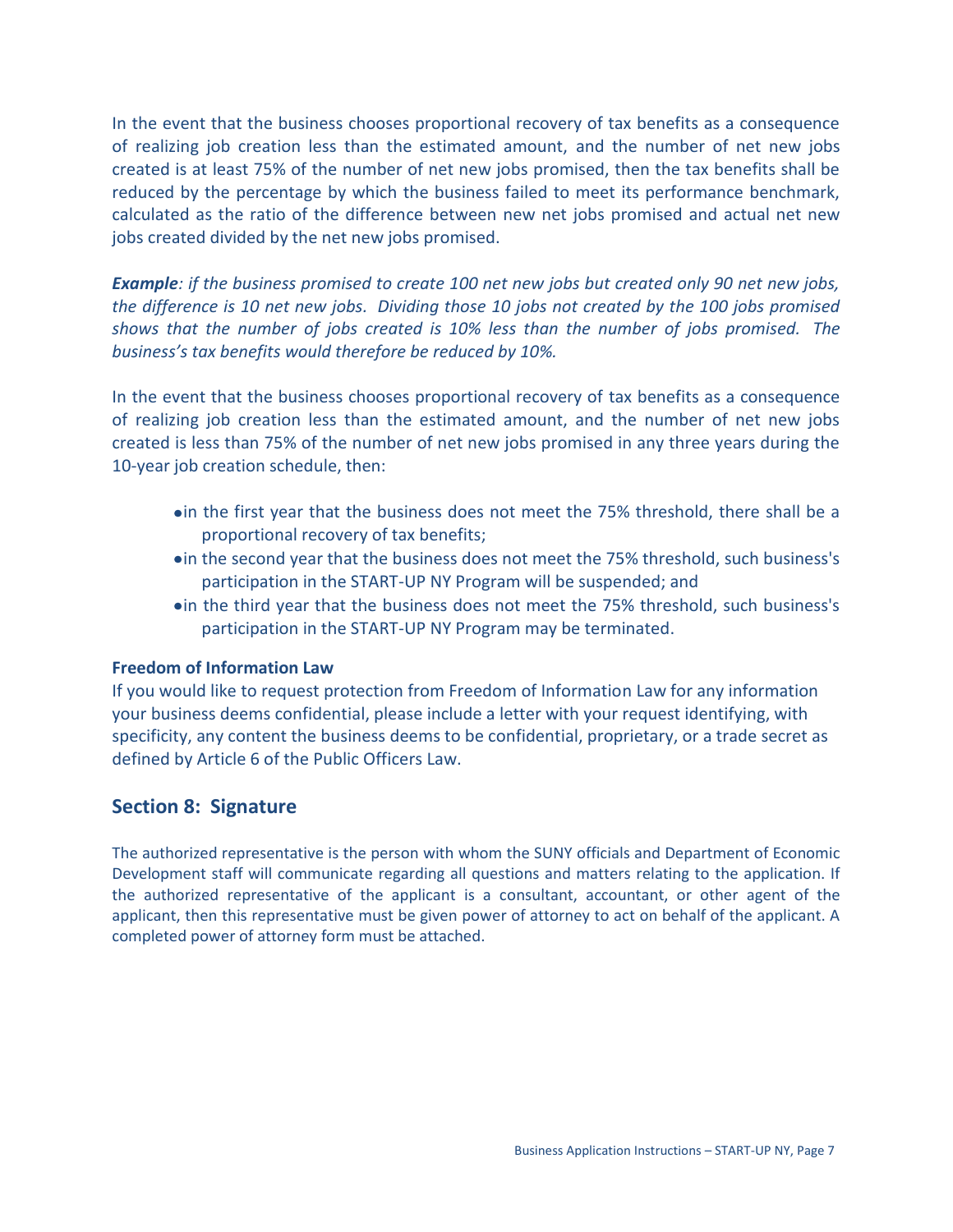#### **RELATED PERSONS**

#### **INTERNAL REVENUE CODE SECTION 465 (B) (3) (C) – Related Person**

**(C) Related person –** For purposes of this subsection, a person (hereinafter in this paragraph referred to as the "related person") is related to any person if:

**(i)** the related person bears a relationship to such person specified in section 267 (b) or section 707  $(b)(1)$ , or

**(ii)** the related person and such person are engaged in trades or business under common control (within the meaning of subsections (a) and (b) of section 52).

For purposes of clause (i), in applying section 267 (b) or 707 (b)(1), "10 percent" shall be substituted for "50 percent".

#### **Section 267 (b) Relationships**

The persons referred to in subsection (a) are:

**(1)** Members of a family, as defined in subsection (c)(4);

**(2)** An individual and a corporation more than 50 percent in value of the outstanding stock of which is owned, directly or indirectly, by or for such individual;

**(3)** Two corporations which are members of the same controlled group (as defined in subsection (f)); **(4)** A grantor and a fiduciary of any trust;

**(5)** A fiduciary of a trust and a fiduciary of another trust, if the same person is a grantor of both trusts;

**(6)** A fiduciary of a trust and a beneficiary of such trust;

**(7)** A fiduciary of a trust and a beneficiary of another trust, if the same person is a grantor of both trusts;

**(8)** A fiduciary of a trust and a corporation more than 50 percent in value of the outstanding stock of which is owned, directly or indirectly, by or for the trust or by or for a person who is a grantor of the trust;

**(9)** A person and an organization to which sectio[n 501](http://www.law.cornell.edu/uscode/html/uscode26/usc_sec_26_00000501----000-.html) (relating to certain educational and charitable organizations which are exempt from tax) applies and which is controlled directly or indirectly by such person or (if such person is an individual) by members of the family of such individual; **(10)** A corporation and a partnership if the same persons own—

**(A)** more than 50 percent in value of the outstanding stock of the corporation, and

**(B)** more than 50 percent of the capital interest, or the profits interest, in the partnership;

**(11)** An S corporation and another S corporation if the same persons own more than 50 percent in value of the outstanding stock of each corporation;

**(12)** An S corporation and a C corporation, if the same persons own more than 50 percent in value of the outstanding stock of each corporation; or

**(13)** Except in the case of a sale or exchange in satisfaction of a pecuniary bequest, an executor of an estate and a beneficiary of such estate.

#### OR

#### **§ 707(b) Certain sales or exchanges of property with respect to controlled partnerships**

#### **(1) Losses disallowed**

No deduction shall be allowed in respect of losses from sales or exchanges of property (other than an interest in the partnership), directly or indirectly, between: